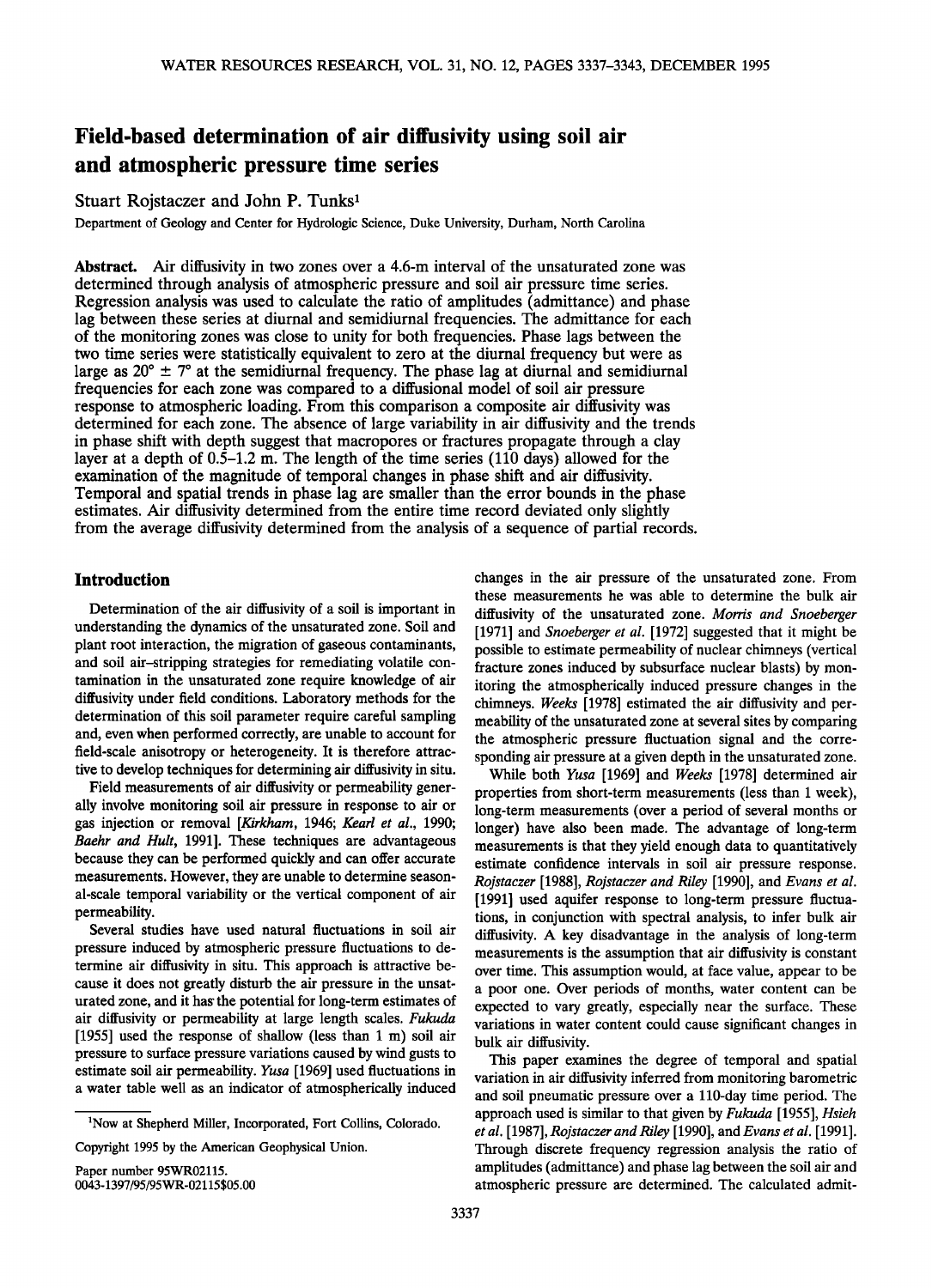**tances and phase lags are then matched to curves generated from theoretical solutions of airflow in the unsaturated zone.** 

**The approach of this study extends the long-term, measurement research noted above in two primary ways. Rather than use the water table as a surrogate for the air pressure of the soil, the air pressure of the unsaturated zone was monitored directly. Also, the frequency response over discrete time intervals was examined to evaluate temporal changes in the relationship between soil air and atmospheric pressure. Our results indicate that seasonal and vertical bulk air diffusivity can vary by less than 1 order of magnitude.** 

#### **Theory**

**The governing equation for isothermal flow of air in the unsaturated zone may be written as [Katz et al., 1959]** 

$$
\frac{\partial^2 P^2}{\partial z^2} = \frac{\mu \theta_d}{K_{rd} k P_{ave}} \frac{\partial P^2}{\partial t}
$$
 (1)

**where** 

- **P soil air pressure at time t and point z;**
- **Kra relative air permeability of the soil;**
- **k intrinsic permeability of the soil;**
- **Pave mean pressure during pressure change;** 
	- $\mu$  absolute air viscosity;
	- $\theta_d$  interconnected air-filled porosity.

**In this equation the following assumptions have been applied: (1) gas flow due to a change in atmospheric pressure occurs only in the vertical direction, (2) absolute pressure is small enough that the ideal gas law applies, and (3) the air permeability of the medium is high enough that the Klinkenberg [1941] effect may be ignored. Equation (1) is linear with re**spect to  $P<sup>2</sup>$  rather than P. However, in problems where the soil **air pressure varies only slightly from the mean value, (1) may be written** 

$$
\frac{\partial^2 P}{\partial z^2} = \frac{\mu \theta_d}{K_{ra} k P_{ave}} \frac{\partial P}{\partial t}
$$
 (2)

where the term  $K_{r a} k P_{\text{ave}} / \mu \theta_a$  is the air diffusivity,  $D_a$ . The **simplification of the diffusion equation so that it is linear with respect to P allows for the possibility of relatively simple ana**lytical solutions. Assuming  $z = 0$  at the land surface and  $L$  at **the top of the capillary fringe, the following boundary conditions apply:** 

$$
P = f(t) \qquad \text{at } z = 0 \tag{3a}
$$

$$
\frac{\partial P}{\partial z} = 0 \qquad \text{at } z = L \tag{3b}
$$

When  $f(t)$  in (3a) is a cosine wave, A cos ( $\omega t$ ), the solution of (2) subject to the boundary conditions (3a) and (3b) is [*Carslaw* **and Jaeger, 1959]** 

$$
P = (M - iN)A \, \exp(i\omega t) \tag{4}
$$

where  $A$  is the amplitude,  $\omega$  is the frequency (for our application  $\omega$  is either 1 cycle/d or 2 cycles/d), t is time, and M and N **are** 

 $M = \{[(\cosh (R) \cos (R))(\cosh (S) \cos (S))] \}$  $-$  [(sinh (R) sin (R))(sinh (S) sin (S))]}



**Figure 1.** Theoretical admittance and phase lag (equation **(4)) versus dimensionless frequency, R, for a range of values of z/L.** 

$$
\cdot \{ [\cosh (R) \cos (R)]^{2} + [\sinh (R) \sin (R)]^{2} \}^{-1}
$$
 (5a)

$$
N = \{ [(\cosh (R) \cos (R)) (\sinh (S) \sin (S))]
$$
  
- [(\cosh (S) \cos (S)) (\sinh (R) \sin (R))] \}  
· {[\cosh (R) \cos (R)]<sup>2</sup> + [\sinh (R) \sin (R)]<sup>2</sup>}<sup>-1</sup> (5b)

The parameters R and S are dimensionless frequencies referenced to the air diffusivity,  $D_a$ , and the depth of observation, **z, or the distance between the land surface and the capillary fringe, L:** 

$$
R = L^2 \omega / 2D_a \tag{6a}
$$

$$
S = (L - z)^2 \omega / 2D_a \tag{6b}
$$

**Figure 1 shows the solution to (4) in terms of admittance (ratio of amplitudes between the soil air pressure and atmospheric pressure) and phase. Attenuation and phase lag increase with increasing frequency (phase lag is represented as a negative phase shift). Significant phase shift occurs before significant attenuation. The parameters that control the response of unsaturated zone soil air pressure to atmospheric pressure are the dimensionless frequency, R or S, and the ratio of the observation depth to the distance between the land surface and the capillary fringe, z/L. If z and L are known, then determin**ing the air diffusivity of the soil,  $D_a$ , can be performed by **matching the observed phase shift and admittance to the theoretical solution of (4). Once the air diffusivity is estimated, it**  should be possible to estimate the air permeability,  $K_{ra}k$ , since the mean atmospheric pressure,  $P_{\text{ave}}$ , and interconnected air content,  $\theta_d$ , can be measured independently.

# **Field and Laboratory Methods**

Field measurements were made in a deciduous forest in the **southwest portion of Durham County, North Carolina, on a topographical high, approximately 136 m above mean sea level. The soil from the site is a member of the Helena series [U.S. Department of Agriculture, 1971]. The parent material of this soil consists of felsic crystalline rocks that are mostly granite to**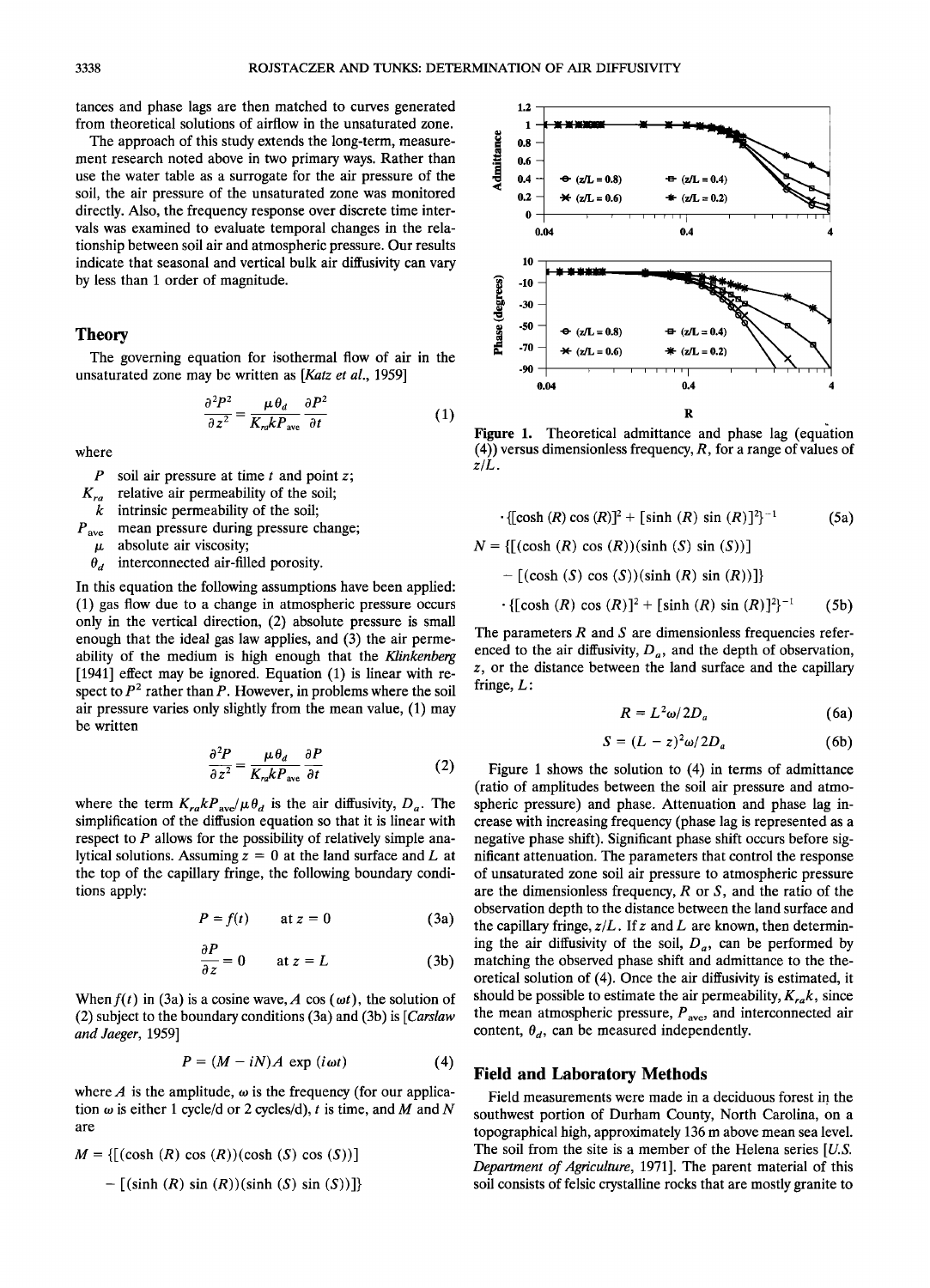

**Figure 2. Diagram of the installed monitoring zones and the surrounding soil.** 

**granodiorite, schist, and gneiss. The soil has low to medium shrink-swell potential and hydraulic conductivity ranging from less than 0.004 to 0.14 m/s [U.S. Department of Agriculture, 1971].** 

**A 0.10-m-diameter hole was drilled to bedrock (4.6 m). Soil samples were collected during the drilling placed in airtight storage bags at 6-cm intervals. A Honeywell Microswitch PK 8869 (series 24PC) 350-mbar transducer was inserted into the bottom of the hole and vented to the land surface with a 2 mm-internal-diameter hose. The bottom of the hole was covered with 8 cm of coarse sand and backfilled with a slurry of bentonite clay to the shallow monitoring depth (0.8 m). Another transducer was installed and covered with sand, and then the remainder of the open hole was backfilled with bentonite slurry. A diagram of the installation is found in Figure 2.** 

**A Qualimetrics 1200-mbar absolute pressure transducer and a Texas Electronics tipping bucket rain gage were used to monitor atmospheric pressure and precipitation on site. A Campbell Scientific CR10 data logger was used to initiate data collection and to store data. The data logger was programed to excite, monitor, and record instrumentation hourly for a period of 110 days.** 

**After the time series measurements, a 3.1-m vertical hole was dug at the site for porosity and water content determination. The samples recovered were immediately placed in airtight bags to retain the field water content and subsequently weighed. Water content and porosity were then determined by**  drying the samples at 90°C for 24 hours.

## **Analysis of Time Series**

**A low-pass filter was used on each of the soil air pressure and atmospheric pressure time series to aid in the removal of changes in pressure associated with weather patterns (see the appendix). The time series generated by the low-pass filter was subtracted from the original data, leaving only diurnal and higher frequencies. This process of filtering greatly simplifies the data analysis because the residual time series consists almost entirely of signals with constant frequency (diurnal and semidiurnal). Regression was used to determine the amplitude and phase of the diurnal and semidiurnal frequencies present in each residual time series (original time series minus the low-pass-filtered time series) [Godin, 1972]:** 

$$
P(t) = A \cos (2\pi\omega_1 t) + B \sin (2\pi\omega_1 t) + C \cos (2\pi\omega_2 t)
$$
  
+ 
$$
D \sin (2\pi\omega_2 t)
$$

where P is pressure (atmospheric or soil air), and  $\omega_1$  and  $\omega_2$  are **diurnal and semidiurnal frequencies, respectively. The amplitude and phase of diurnal and semidiurnal frequencies are given by** 

Amplitude<sub>duurnal</sub> = 
$$
\sqrt{(A)^2 + (B)^2}
$$
  
Amplitude<sub>semidiurnal</sub> =  $\sqrt{(C)^2 + (D)^2}$   
Phase<sub>duurnal</sub> = arctan  $(B/A)$   
Phase<sub>semidiurnal</sub> = arctan  $(D/C)$ 

**Regression of components in the atmospheric time series of higher frequency than semidiurnal was not performed because their signal was too small to be identifiable. For each soil air pressure time series, the resulting phase and amplitude were compared to the phase and amplitude of the atmospheric pressure time series to determine admittance and phase lag. Finally, to determine air diffusivity, the calculated values of admittance and phase lag were fit to the model of airflow in the unsaturated zone given by (4). In making our estimates of diffusivity, we used a value of L of 6.0 m, the average depth of the water table in a nearby well over the monitoring period.** 

**To examine temporal changes in soil air pressure response, the analysis described above was first performed on the entire soil air pressure time series for each zone. The pressure time series were then split into halves, and the data from each half were analyzed independently. Finally, the data were also divided into quarters and analyzed. Figure 3 shows time series of rainfall, atmospheric pressure, and soil air pressure at a depth of 0.8 m.** 

**In our analysis, admittance of each of our soil air pressure series was generally statistically identical to unity for both diurnal and semidirunal frequencies. Mean admittance determined from all of the analyses was 1.05 for the shallow interval at both the semidiurnal and diurnal frequencies. For the deeper interval, mean admittance was 1.05 and 1.07 for the diurnal and semidiurnal frequencies, respectively. Standard error estimates for admittance were generally greater than 0.05 for the diurnal frequencies and generally greater than 0.15 for the semidiurnal frequencies. The lack of attenuation in the signal is consistent with the relatively small observed phase shift in each time series. As a result of the lack of any trends in admittance, analysis of the admittance data is omitted below.**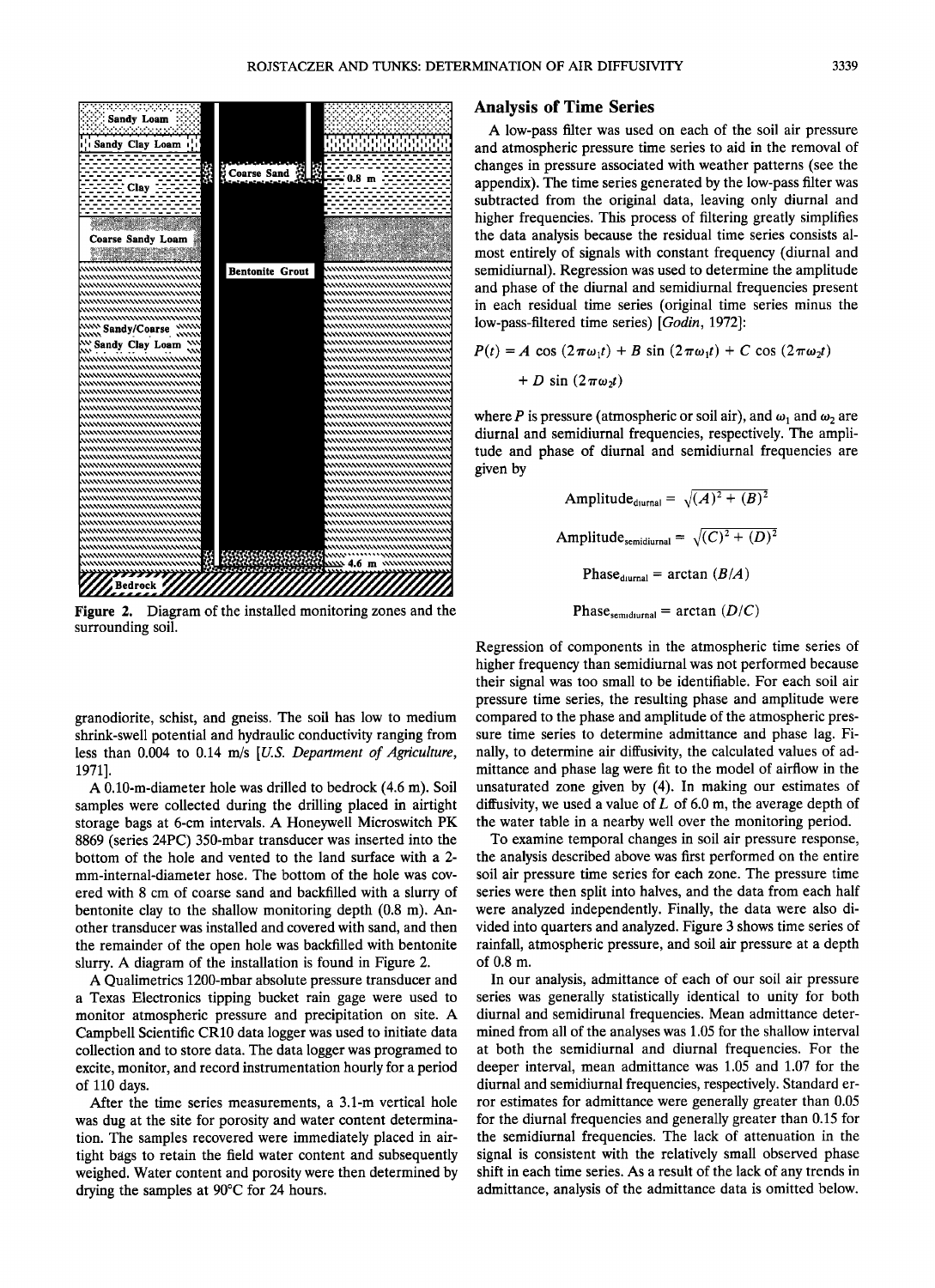

**Figure 3. Time series of (a) soil air pressure at 0.8 m, (b) atmospheric pressure, and (c) precipitation.** 

### **Results and Discussion**

**Porosity and water content determined for the soil at the end of monitoring are shown in Figure 4. An increase in water content occurs as depth increases. The porosity does not change significantly with depth. Saturation at 3.0 m is only 50%, suggesting that the capillary fringe is significantly deeper**  than the bedrock/soil interface. While the exact depth of the **capillary fringe is not known at this location, water level in a shallow well 300 m from the site was at a depth of 6.9 m at the end of the monitoring period. The moisture content of the soil is consistent with a water table of approximately this depth.** 

**The results of the regression analysis are shown in Figure 5 in terms of phase shift for each zone and each time period of analysis. (Admittance values are not shown because there were no statistically significant deviations from unity in the admittance.) Analysis of the diurnal signal indicates that for almost every zone and time period, phase shift associated with the response is very close to zero and is generally insignificant.**  Diurnal phase shifts are generally between  $0^{\circ}$  and  $-2^{\circ}$ , with a **standard error close to or greater than the estimated phase shift.** 

**Results from the analysis of the semidiurnal frequency, how-**



**Figure 4. Water content and porosity as functions of depth at the end of the period of air pressure measurement.** 



**Figure 5. Phase shift results from regression analysis of diurnal and semidiurnal frequencies. Error bounds represent 95% confidence intervals. Q refers to the data sectioned into quarters, H refers to the data sectioned into halves, and Tot refers to the total time series. Numbers 0.8 and 4.6 denote the depth of the monitoring zone in meters.** 

**ever, show statistically significant phase shifts. Standard error estimates for phase lag at the semidiurnal frequency are significantly larger than those of the diurnal response and make fine comparisons between each series difficult. The increase in standard error is the result of the small magnitude of the semidirunal atmospheric signal at the site relative to the magnitude of the diurnal signal and the relatively coarse resolution of semidiurnal signal obtained from hourly sampling. The amplitude of the atmospheric semidiurnal signal was 15-27% of the diurnal amplitude, depending upon the time interval examined. The phase lags, while statistically significant, are small, and in retrospect, a significantly higher sampling rate would likely have significantly improved our estimates of phase shift.** 

**The semidiurnal and diurnal responses are not entirely consistent with each other. In theory, the diurnal phase shift**  should be about  $2^{\circ}-3^{\circ}$  when the semidiurnal phase lag is  $10^{\circ}$ **and increase several degrees beyond this value as the semidi**urnal phase lag approaches 20°. Upper bounds on phase lag for the diurnal frequency, however, are not greater than 3°, and **there are no trends in the diurnal phase lag associated with the trends in semidiurnal response. The lack of a corresponding diurnal phase lag suggests that any trends observed in the semidiurnal phase shift are artifacts of noisy data. This point is further discussed below.** 

**In interpreting the phase response, we have two alternatives. We can ignore the semidiurnal response completely and simply use the diurnal signal to estimate a lower bound for air diffusivity. Alternatively, we can assume that while trends in phase in the semidiurnal response are statistically insignificant, the presence of phase shift is statistically significant and allows us to estimate diffusivity for each zone, albeit with significant error. In this paper we emphasize the latter approach. It is instructive, however, to briefly examine the diurnal response to estimate lower bounds for air diffusivity. Noting that the upper**  bound on phase shift in the diurnal signal is always less than 3<sup>o</sup>. **we estimate that the air diffusivity exceeds 20 cm2/s and 60**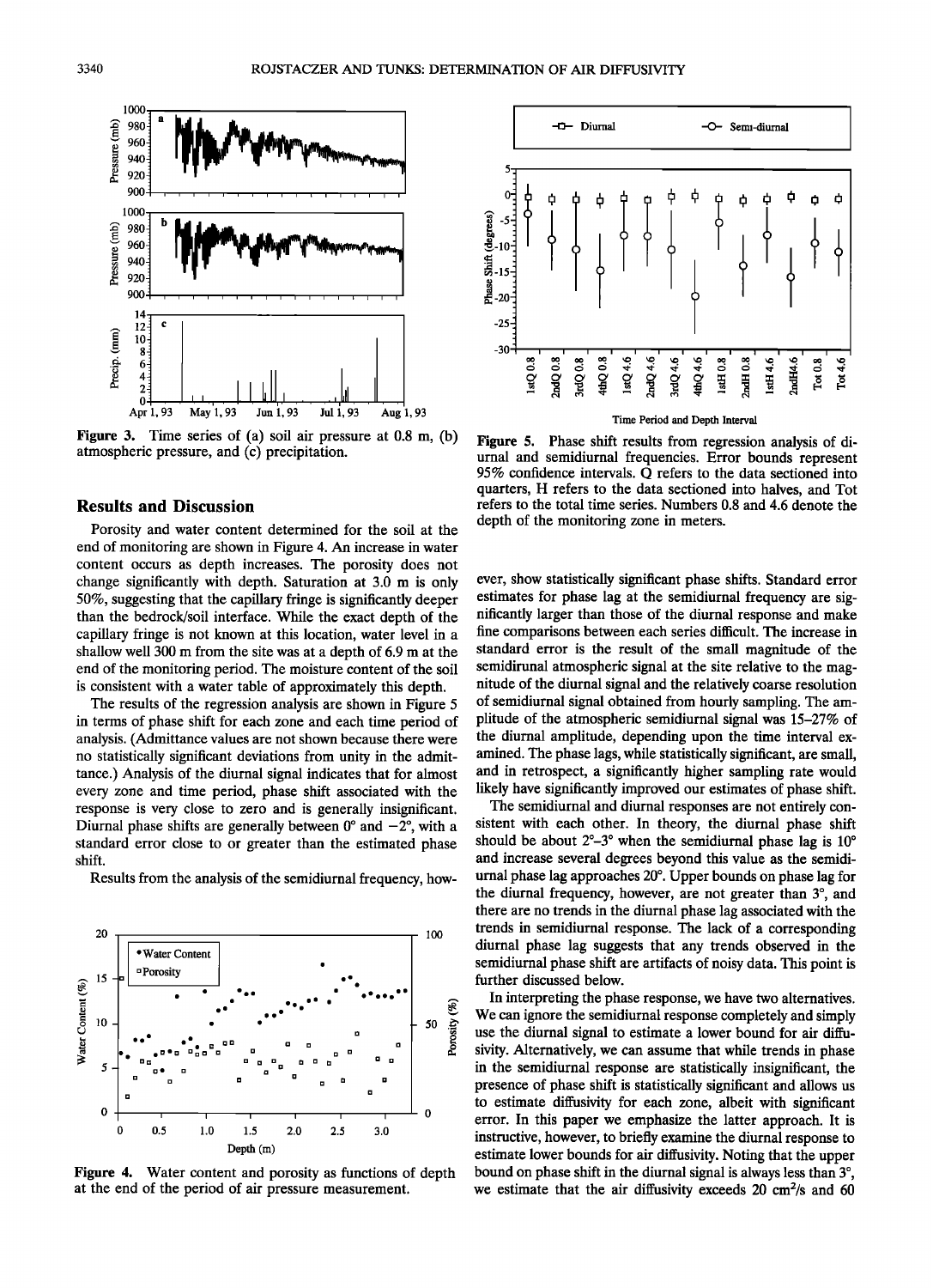$cm^2$ /s for the shallow  $(0-0.8 \text{ m})$  and deep  $(0-4.6 \text{ m})$  zones, **respectively. These lower bounds are slightly higher than the lower bounds on the diffusivities estimated from the semidiurnal response discussed below. It should be noted that the diurnal response lacks any seasonal trends, suggesting that air diffusivity remained above the estimated lower bounds for the entire time period.** 

## **Interpretation of Semidiurnal Response**

**Despite the relatively high level of standard error in the semidiurnal phase shifts, two observations are worth noting. First, phase lag differences between the upper and lower zones are generally smaller than that observed between the surface atmospheric signal and the soil air pressure at 0.8 m. It is likely that much of the observed phase lag in both zones is the result of relatively poor transmission of the atmospheric pressure signal across the clay layer present at 0.5-1.2 m. Below this clay layer, air diffusivity is high enough to allow transmission of the atmospheric signal at semidiurnal frequencies with small to negligible phase shift.** 

**Second, the amount of phase lag appears to increase as a function of time in both intervals. If this trend is real, it is difficult to interpret. The increase in phase lag would be expected to occur if the soil underwent an increase in water content during this time period. While soil water content was not monitored as a function of time, it is likely that the soil underwent some drying over this time period. The water table in a well 300 m distant declined by 1.9 m over the time period of observation. Also, precipitation was relatively absent during the second half of the monitoring period. It should be noted that the trends in phase lag over time are small and are within the bounds of estimated error in phase determination. Hence this trend is likely an artifact of the small magnitude of the semidiurnal signal and a coarse sampling rate relative to the magnitude of the phase shift.** 

**The phase shift for each zone determined from each total time series and each time series sectioned into halves and quarters was fit to the theoretical model of (4) to determine air diffusivity. To estimate error bounds for diffusivity, both the estimated phase shift from the regression analysis and the 95% confidence intervals in the phase shift were fit to the theoretical model. The resultant error bounds for diffusivity are asymmetric because phase shift is a highly nonlinear function of frequency.** 

**Figure 6 shows the variation in air diffusivity over time and space. Air diffusivity ranges from 17 to 70 cm2/s based upon the mean estimated phase shift for each time series. Even if one includes error bounds, the variation in air diffusivity is only 1**  order of magnitude (14–140 cm<sup>2</sup>/s). The small degree of vari**ability in air diffusivity is somewhat surprising. While it appears that the bulk air diffusivity for the zone 0-0.8 m is lower than the zone 0-4.6 m, the difference between them is much smaller than what might be expected given the presence of the clay layer at depth 0.5-1.2 m. If one assumes that the soil moisture content and porosity measured in the zone 0-0.8 m at the end of the experiment were representative of soil conditions in the last quarter of the measurement period, then the estimated air diffusivity for this time period indicates that the approximate**  bulk air permeability is  $3 \times 10^{-14}$  m<sup>2</sup>. This value of air per**meability is higher than that expected for clays. The value of air diffusivity and permeability for this zone, as well as the relatively small variability in air diffusivity, suggests that the clay** 



**Time Period and Depth Interval** 

**Figure 6. Air diffusivities determined from the fit of the phase shift results to (4). Notation indicating time period and depth interval is the same as in Figure 5.** 

**layer contains significant macropores or fractures that enhance pressure transmission or that the clay layer is discontinuous. The relatively ubiquitous nature of the clay layer in the area makes the former scenario (macropores or fractures) more likely.** 

**The inferred air diffusivities shown in Figure 6 represent composite averaged air diffusivities between the land surface and each monitored zone. As such, each inferred value is significantly influenced by the airflow properties of the upper soil. The effect of such a composite average is to smooth any heterogeneity in air diffusivity present. If we assume that the inferred flow properties for each zone represent a harmonic average of the overlying materials, we can eliminate the surface influence and infer airflow properties between the two monitored zones. If the estimated diffusivities shown in Figure 6 are used, the inferred air diffusivity for the interval 0.8-4.6 m ranges from 68 to 110 cm2/s depending on the time interval chosen. These values are a factor of 2 to 6 higher than that inferred for the zone 0-0.8 m and suggests that the clay layer, while having a high air diffusivity for clay, has a lower air diffusivity than the underlying materials.** 

**This inferred variation in air diffusivity with depth, while small, also suggests that our estimated air diffusivities, which are based on the assumption of homogeneity, have some degree of error. Specifically, the determination of air diffusivity requires an estimate not only of phase shift but also of z/L, the fractional distance between the point of observation and the**  capillary fringe. Under conditions of heterogeneity the actual **value of z and L may be significantly different than homogeneous equivalent values for z and L for the purposes of air diffusivity determination. For example, if the air diffusivity of the clay layer at our site was one fourth of that of the surrounding material (and the surrounding material was homogeneous), the resultant determination of air diffusivity for the clay layer assuming such heterogeneity would be 70% smaller than that determined from a homogeneous model. This degree of error, while significant, is essentially unavoidable, since we cannot determine the degree of heterogeneity in flow properties at any site a priori. The presence of heterogeneity, as well as the standard error involved in estimating the amount of phase shift, indicates that our estimates of air diffusivity based on the semidiurnal signal are probably only accurate to within 1 order of magnitude.**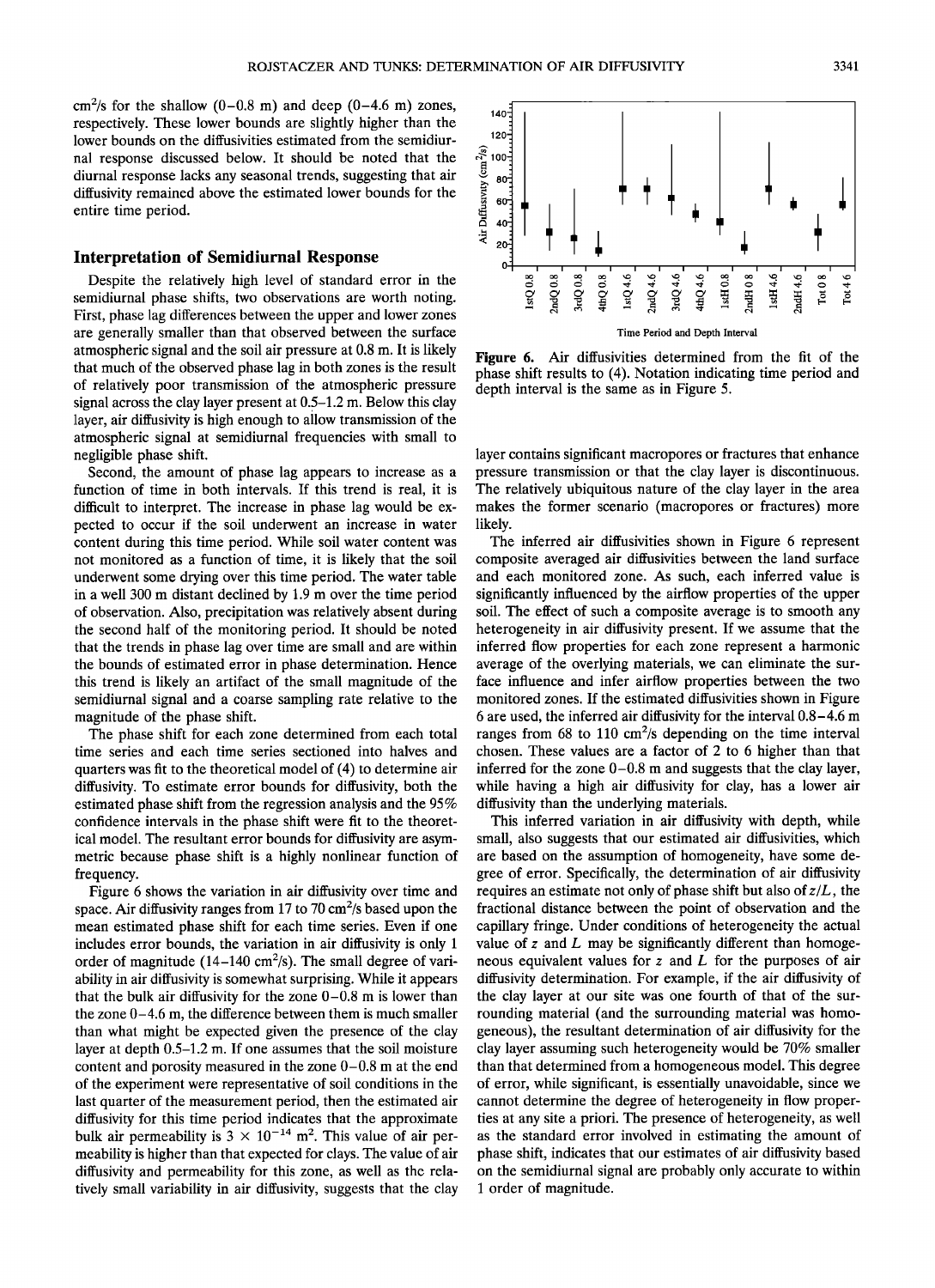## **Conclusions**

**Airflow properties of the unsaturated zone have been inferred from the response of soil air pressure or the water table**  to atmospheric pressure changes for over 40 years. However, **there has been little analysis of the quality of the estimates of airflow properties and to what degree these properties can vary over time. The methods and results outlined above indicate that temporal and vertical spatial variability in air diffusivity can be quite small, even in the presence of heterogeneity in soil texture and with the relative absence of precipitation. Since air diffUsivity is strongly dependent upon the air permeability of a soil, this site may exhibit relatively small variations in air permeability over time and space. Air diffusivity is also dependent on interconnected air porosity, and it may be possible that air permeability does vary significantly, but its influence is partially masked by corresponding variations in air-filled porosity.** 

**At this site the variability in air diffusivity is of the same order as the accuracy of our measurement. Of course, the time period of this experiment (110 days) and the depth interval monitored were both relatively short. Extensive monitoring in regions with variations in recharge with period of years or more would likely show greater temporal variability. Also, in regions with a deep water table, the greater vertical extent of the unsaturated zone would likely allow for greater vertical heterogeneity.** 

**The results shown here are somewhat difficult to generalize to other sites. A significant limitation in the experiment detailed above is the lack of temporal data on soil moisture. While estimated variations in air diffusivity are slight over the time period monitored, it is unknown to what degree soil moisture varied temporally and spatially during the experiment. Hence it is not possible to explicitly determine a quantitative relationship between soil moisture and air diffusivity variations. We can only say that the influence of soil moisture variations was small during our experiment.** 

**Despite the limitations in the depth interval, time period, and soil moisture information during our experiment, the lack of variation is somewhat surprising and suggests that estimates of air diffusivity based upon long-term average response of soil air and atmospheric pressure can be of value. For example, our estimates of diffusivity based upon the semidiurnal response of**  the entire time record are  $14-47 \text{ cm}^2/\text{s}$  and  $51-80 \text{ cm}^2/\text{s}$  for the **intervals 0-0.8 m and 0-4.6 m, respectively. These estimates very nearly bound the variability in air diffusivity estimated from the data partitioned into quarters. The lack of variation also suggests that the soils at this location are well drained.** 

**It should be emphasized that the actual errors in our estimates of air diffusivity are probably larger than even our error estimates suggest. Our estimates are based on the assumption of homogeneity in fluid flow properties in time and space. Although temporal and spatial variability at our site appears to be limited, it is present and indirectly observable.** 

**While there are inherent limitations in the accuracy of our estimates, they are useful. Analysis of soil air pressure time series in response to atmospheric pressure changes allows for determination of airflow properties in situ. Owing to the presence of heterogeneities introduced by fractures and macropores, it is likely that a laboratory measurement of airflow parameters would not be representative of field conditions. The methods outlined above allow for measurement at length scales large enough to sample the influence of inhomogeneities. As a result, our approximate estimates of field air diffu-** **sivity can usually be expected to be more valuable than a "precise" estimate determined in the laboratory.** 

#### **Appendix: Description of Low-Pass Filter**

**A low-pass filter was used in the process of removing pressure variations in the soil air and atmospheric pressure time series due to weather patterns. The basic operation of the low-pass filter is the consecutive summation of n data points**  and can be denoted as  $S_n$  such that  $S_n/n$  is the average of *n* consecutive data points. The average value,  $S_n/n$ , is assigned **to the center of the interval of n points. For example, consid**ering the data sequence  $z_1, z_2, z_3, \cdots, z_m$ . The operation **S•/n consists of calculating** 

$$
X_k = \sum_{j=0}^{n-1} Z_{j+k} \qquad k = 1, 2, 3, \cdots, M-n+1
$$

and results in the sequence  $X_1, X_2, \cdots, X_{M-n+1}$ . If *n* is odd,  $X_k$  is assigned to the time of data point  $z_{k+(n-1)/2}$ . If *n* is even,  $X_k$  is assigned to the time halfway between data points  $z_{k+n/2-1}$  and  $z_{k+n/2}$ .

The low-pass filter is of the form  $S_n^2S_{n+1}/[n^2(n + 1)]$ , **which requires three averaging operations [Godin, 1972, p. 66].**  The  $S_{24}^2S_{25}/(24^2)(25)$  operator was used as the low-pass filter **to isolate the low-frequency components of the time series. The remaining data set consisted of the low-frequency signals. This was subtracted from the original data set to leave diurnal and higher-frequency signals.** 

**Acknowledgments. This manuscript benefited from insightful reviews by J. Massmann, E. Weeks, and one anonymous reviewer. Initial phases of this work were performed at the Savannah River Laboratory, and we thank Carol Eddy of Westinghouse Savannah River Company for providing one of us (J.P.T.) with a summer fellowship. This paper is Technical Publication 95-21 of the Duke University Center for Hydrologic Science. Correspondence relating to this paper should be directed to S.R.** 

#### **References**

- **Baehr, A. L., and M. F. Hult, Evaluation of the unsaturated zone air permeability through pneumatic tests, Water Resour. Res., 27, 2605- 2617, 1991.**
- **Carslaw, H. S., and J. C. Jaeger, Conduction of Heat in Solids, Oxford Univ. Press, New York, 1959.**
- **Evans, K., J. Beavan, and D. Simpson, Estimating aquifer parameters from analysis of forced fluctuations in well level: An example from the Nubian formation near Aswan, Egypt, 3, Diffusivity estimates for saturated and unsaturated zones, J. Geophys. Res., 96, 12,161-12,191, 1991.**
- **Fukuda, H., Air and vapor movement in soil due to wind gustiness, Soil Sci., 79, 249-256, 1955.**
- **Godin, G., The Analysis of Tides, Univ. of Toronto Press, Toronto, Ont., Canada, 1972.**
- **Hsieh, P. A., J. D. Bredehoeft, and J. M. Farr, Determination of aquifer transmissivity from Earth tide analysis, Water Resour. Res., 23, 1824-1832, 1987.**
- **Katz, D. L., et al., Handbook of Natural Gas Engineering, McGraw-Hill, New York, 1959.**
- **Kearl, P.M., R. J. Zinkl, J. J. Dexter, and T. Cronk, Air permeability measurements of the unsaturated Bandalier Tuff near Los Alamos, New Mexico, J. Hydrol., 117, 225-240, 1990.**
- **Kirkham, D., Field method for determination of air permeability of soil in its undisturbed state, Soil Sci. Soc. Am. Proc., 10, 93-99, 1946.**
- **Klinkenberg, L. J., The permeability of porous media to liquids and gases, in Drilling and Production Practice, pp. 200-213, Am. Pet. Inst., Washington, D.C., 1941.**